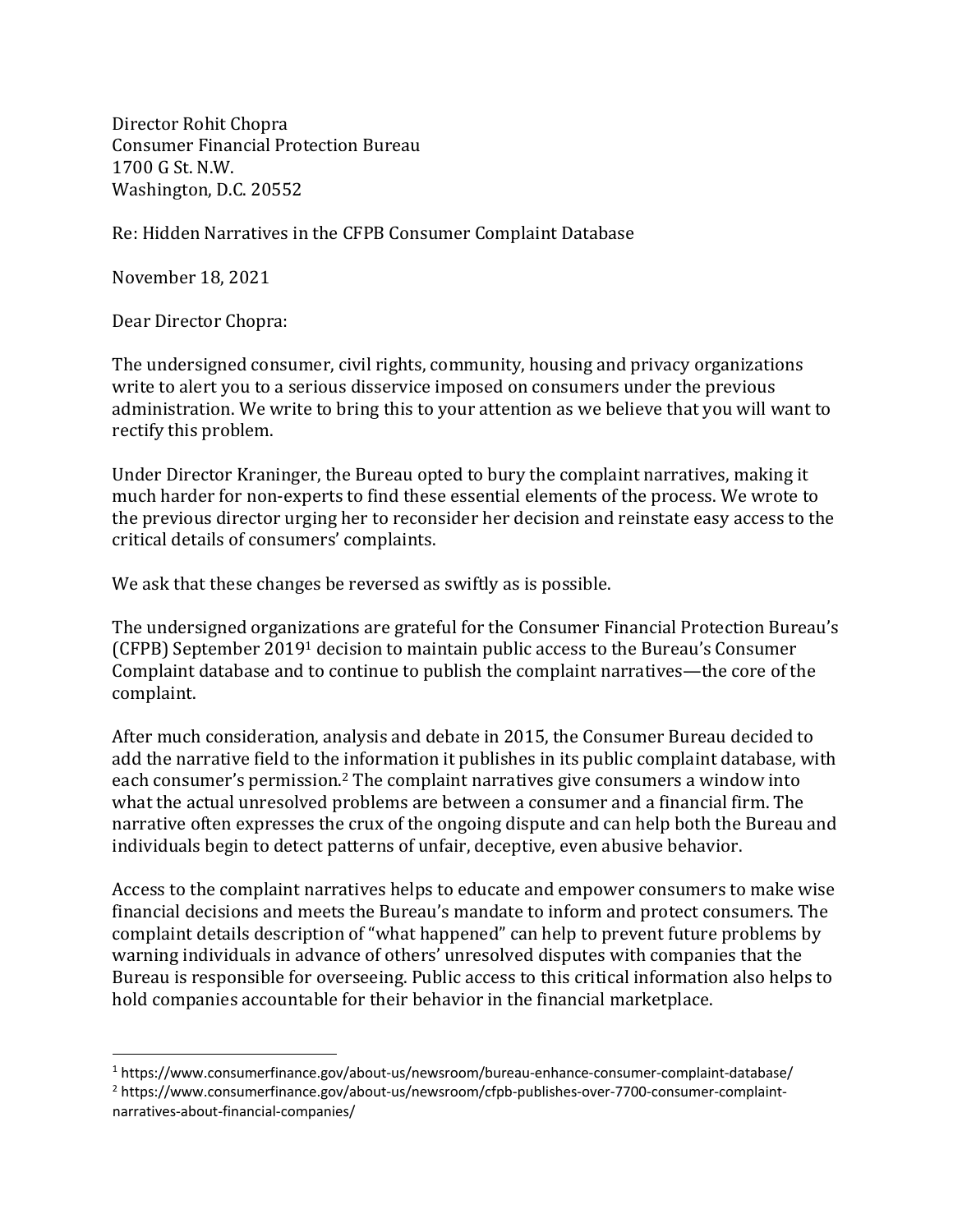We are well aware of some industry representatives' vehement opposition to the public's access to this valuable information. To that end, the Bureau accommodated their concerns by adding disclaimers and prioritizing information that warns consumers that the complaints listed "are not necessarily representative of all consumers experiences" and are not contextualized.<sup>3</sup>

While the Bureau has generally improved the ease of use of the database and has added helpful features (e.g., Trends view), in an effort to appease business fears, several of the previous administration's changes weakened the value of this complaint tool and remain very concerning.

First, the home page no longer includes a "Browse public complaints about companies" direct link to the database (Attachment, Figure 2).

No longer can a consumer find a link or the "Read consumer narratives" box that was previously available (Attachment, Figure 3) to access this important information.

Instead these critical complaint details have been hidden from view. They are no longer mentioned as a source of information in website copy. Where complaint narratives are noted, they have been raised without adequate explanation and only to devalue them. Further, some of us have found that Bureau staffers no longer explain the narrative field when the complaint database is discussed.

Consumers new to this tool would never know they could access this crucial information. Without a direct link on the home page, individuals seeking complaint data would first have to locate the database under the home page's "Data and Research" or "Consumer Education" tabs. They would then have to click on the "View complaint data" box.

Then consumers would have to somehow glean that they could uncover complaint narratives by selecting "List view" (the default is "Map view"). Only in "List view" can consumers locate actual complaints. Finally, they would have to scroll down the left menu to nearly the end of all filter options and click on "Only show complaints with narratives"—but this assumes that all users understood that "narratives" contain the essential "what happened" details of the complaint.<sup>4</sup>

The complaint database search page, as it appeared on January 6, 2020,<sup>5</sup> offered the "Only show complaints with narratives" option as the very top filter selector (Attachment, Figure 1.) This was a far superior way to inform consumers about the narrative field.

<sup>4</sup> https://www.consumerfinance.gov/data-research/consumer-

<sup>3</sup> https://www.consumerfinance.gov/data-research/consumer-complaints/

complaints/search/?chartType=line&dataNormalization=None&dateInterval=Month&dateRange=3y&date\_receive d\_max=2020-07-30&date\_received\_min=2017-07-

<sup>30&</sup>amp;from=0&has\_narrative=true&lens=Overview&page=1&searchField=all&size=25&sort=created\_date\_desc&tab =Map&trendDepth=5

<sup>5</sup> https://web.archive.org/web/20191114050707/https://www.consumerfinance.gov/data-research/consumercomplaints/search/?from=0&searchField=all&searchText=&size=25&sort=created\_date\_desc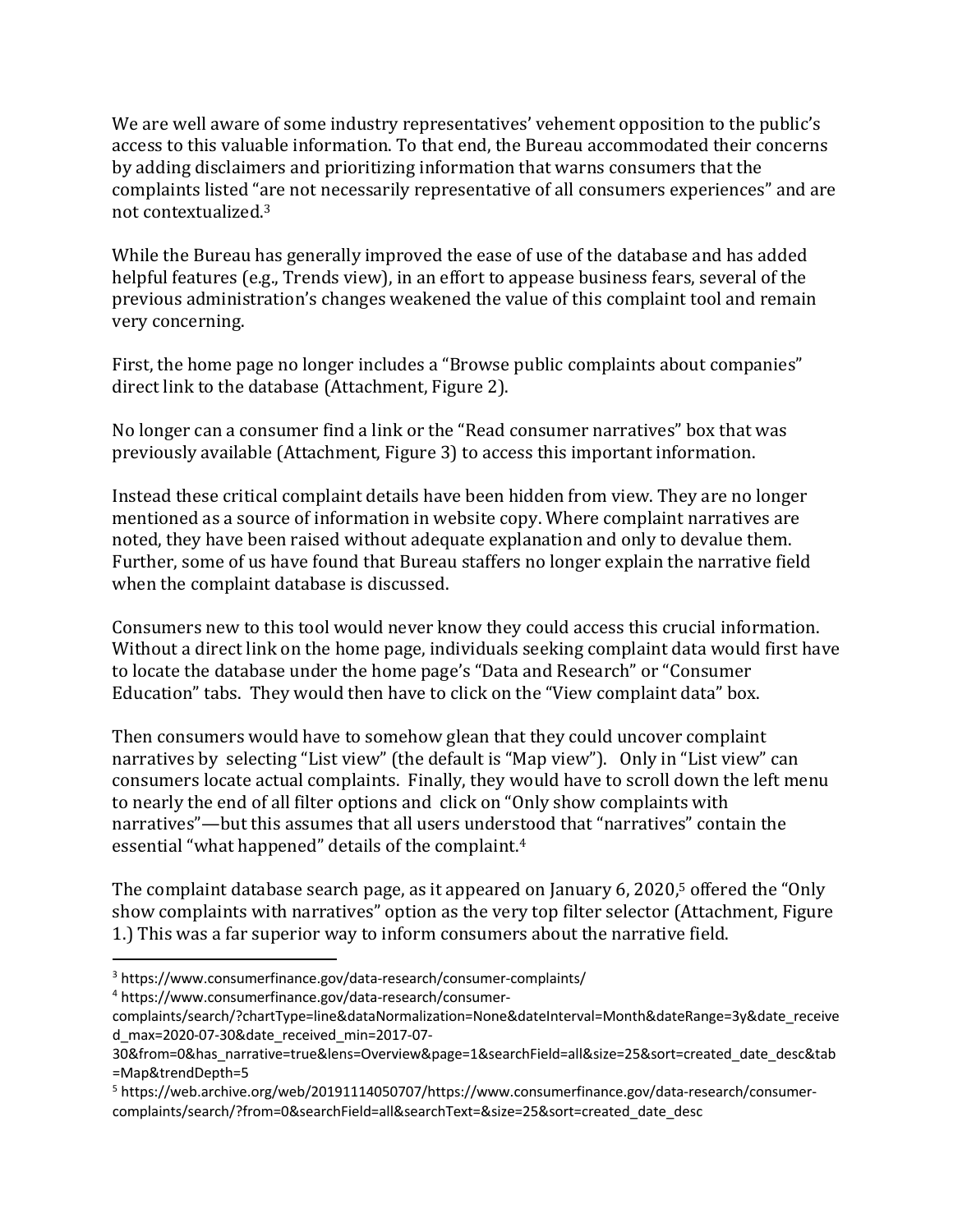We urge the CFPB to reinstate the "Read consumer narratives" button to the database landing page to vastly improve transparency (Attachment, Figure 3). We recommend that the button automatically link consumers to the "List" tab, which would auto-select a reordered, prominent "Only show complaints with narratives" filter.

Thank you for considering our serious concern over these hidden narratives and the simple solution we propose.

We would be happy to discuss the details of this request at your earliest availability. Please contact Ruth Susswein at ruth.susswein@consumer-action.org for further information.

Sincerely, 

Advocacy for Principled Action in Government Alaska PIRG American Council on Consumer Interests American Federation of Teachers Americans for Financial Reform Education Fund Arizona PIRG Education Fund Association for Financial Counseling & Planning Education Better Markets California Reinvestment Coalition Center for American Progress Center for Digital Democracy Center for Economic Integrity Center for Economic Justice Center for Justice & Democracy Columbia Consumer Education Council Connecticut Fair Housing Center Constitutional Alliance Consumer Action Consumer Advocates Against Reverse Mortgage Abuse Consumer Assistance Council Consumer Federation of America Consumer Federation of California Consumer Reports Consumers for Auto Reliability and Safety Delaware Community Reinvestment Action Council Electronic Information Privacy Center Empire Justice Center Faith in Action National Network Georgia Watch Kentucky Equal Justice Center Massachusetts Communities Action Network Montana Organizing Project